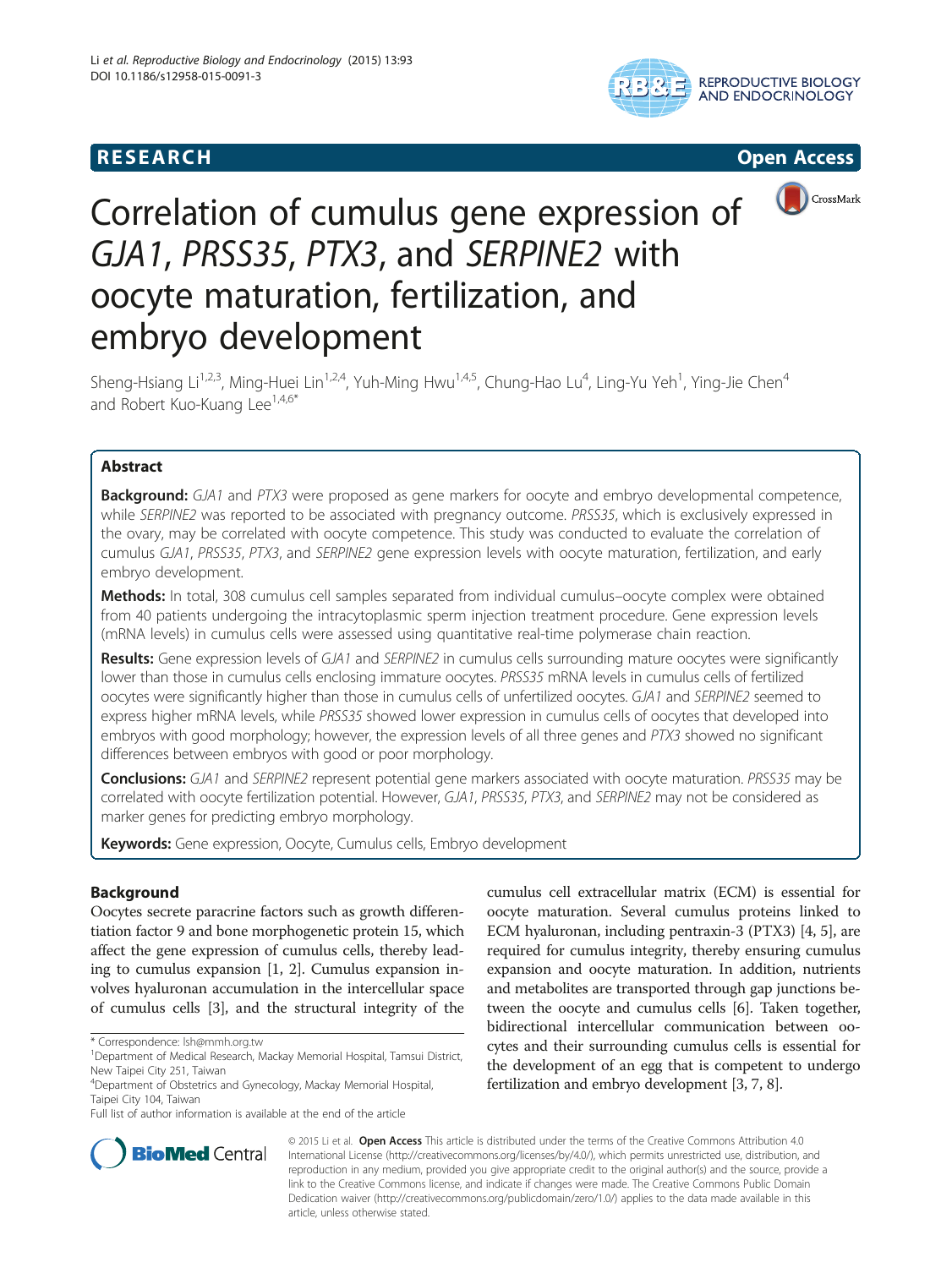Cumulus cells gene expression may reflect oocyte maturation and competence. Numerous studies have been conducted to profile cumulus gene expression, identify gene markers, and predict oocyte or embryo competence [[9](#page-6-0)–[11\]](#page-6-0). The expression of potential marker genes in cumulus cells has been suggested to be associated with oocyte competence [[10](#page-6-0)–[14\]](#page-6-0), embryo quality [[9, 15](#page-6-0)–[17](#page-6-0)], pregnancy outcome [\[9](#page-6-0), [18](#page-6-0), [19](#page-6-0)], and live birth [\[20](#page-6-0)].

GJA1, also known as connexin 43, is the major gap junction protein that is expressed in cumulus granulosa cells, participating in connexons with other cumulus granulosa cells or the oocyte. GJA4, corresponding to connexin 37, appears to be the only connexin synthesized by the oocyte; it forms a heterologous gap junction with granulosa cells [[6\]](#page-6-0). Loss-of-function of GJA4 interferes with the development of antral follicles [[21](#page-6-0), [22](#page-6-0)] and can be rescued by replacement with GJA1 [\[23](#page-6-0)]. GJA1 has been identified as a gene marker for oocyte fertilization potential and embryo quality [[16, 17\]](#page-6-0).

PTX3 gene expression in cumulus cells was also associated with oocyte/embryo competence and was a potentially reliable predictor of embryo developmental competence [[14\]](#page-6-0).

Proteases play an important role in the proteolysis process and are essential for tissue remodeling and functions of the ovary in which extensive tissue remodeling during folliculogenesis and ovulation take place. SERPINE2 mRNA levels in granulosa cells have been suggested to be a potential pregnancy biomarker [\[18](#page-6-0)]. Higher SERPINE2 expression levels were detected in cumulus cells of human immature oocytes than in those of mature oocytes [\[24, 25](#page-6-0)]. PRSS35 belongs to the trypsin class of serine proteases. This protease is exclusively expressed in the mouse ovary, suggesting that Prss35 is involved in ovarian functions [[26](#page-6-0)].

In the present study, we focused on the four cumulusexpressed genes GJA1, PRSS35, PTX3, and SERPINE2 and evaluated whether their expression levels correlate with oocyte maturation, fertilization, and embryo development in humans.

#### **Methods**

#### Patients and cumulus cell collection

Patients  $(n = 40)$  undergoing intracytoplasmic sperm injection (ICSI) treatments at the Center of Reproductive Medicine, Mackay Memorial Hospital, Taiwan received controlled ovarian hyperstimulation using the gonadotropin-releasing hormone antagonist protocol as described previously [\[27\]](#page-6-0). All patients were younger than 38 years. The number of oocytes retrieved per patient was larger than 5. Sperm samples collected from patients with the following criteria were excluded from the study: sperm counts  $\leq 100,000$ /ml, sperm motility  $\leq 10$  %, and sperm with normal morphology  $< 1$  %. Patients with

oocyte fertilization rates < 30 % in the previous ICSI treatments were also excluded. This study was approved by the Mackay Memorial Hospital Institutional Review Board (reference number 09MMHIS024), and written consent for the use of human cumulus cells was obtained.

The cumulus–oocyte complexes (COCs) in antral follicles with a diameter larger than 14 mm were collected using transvaginal ultrasound and a 16-gauge needle and were exposed to 80 IU hyaluronidase in Quinn's Advantage Fertilization medium (Sage BioPharma, Bedminster, NJ) for 20 s at 37 °C to dissolve hyaluronan. The cumulus cells were individually collected from COCs under an Olympus SZX7 stereomicroscope (Tokyo, Japan). In total, 308 COCs were collected. The classification of cumulus cell samples is shown in Fig. [1](#page-2-0). Samples were mixed with 20 μl of extraction buffer from the Arcturus PicoPure RNA Isolation Kit (Applied Biosystems, Foster City, CA) for total RNA isolation and stored at −80 °C until use.

#### Assessment of oocyte maturity, fertilization, and embryo quality

Oocytes with the first polar body extrusion were defined as mature oocytes; otherwise, they were defined as immature oocytes. Fertilization was assessed by the presence of two pronuclei and two polar bodies at 16–20 h (day 1) after ICSI. Embryos were morphologically graded on the basis of the degree of cellular fragmentation and the regularity of blastomere size. The day 3 embryo quality scoring system, modified from previous reports [[28](#page-6-0), [29](#page-6-0)], was used to grade the embryo as follows: grade 1, evensized blastomeres with no cytoplasmic fragmentation; grade 2, even-sized blastomeres with minor cytoplasmic fragmentation  $\leq 20$  % of the embryo surface; grade 3, uneven-sized blastomeres with variable fragmentation; grade 4, even—or uneven-sized blastomeres with moderate to significant cytoplasmic fragmentation > 20 % of the embryo surface; and grade 5, few blastomeres of any size and severe fragmentation ≥ 50 % of the embryo surface. Grade 1–2 embryos were considered to be good quality embryos, while grade 3–5 embryos were considered to be poorquality embryos.

## Total RNA extraction, cDNA synthesis, and quantitative real-time polymerase chain reaction (qPCR)

Total RNA of cumulus cells collected from a single COC was extracted using the Arcturus PicoPure RNA Isolation Kit and directly reverse transcribed into a 20 μl firststrand cDNA pool using the High Capacity cDNA Archive Kit (Applied Biosystems) according to the manufacturer's instructions. qPCR was performed in a total volume of 20 μl, containing equally distributed cDNA, 250 nM each of the forward and reverse primers (Table [1](#page-2-0)), and 10 μl of 2× SYBR Green Master Mix (Applied Biosystems). All reactions were performed in triplicate and run on the ABI/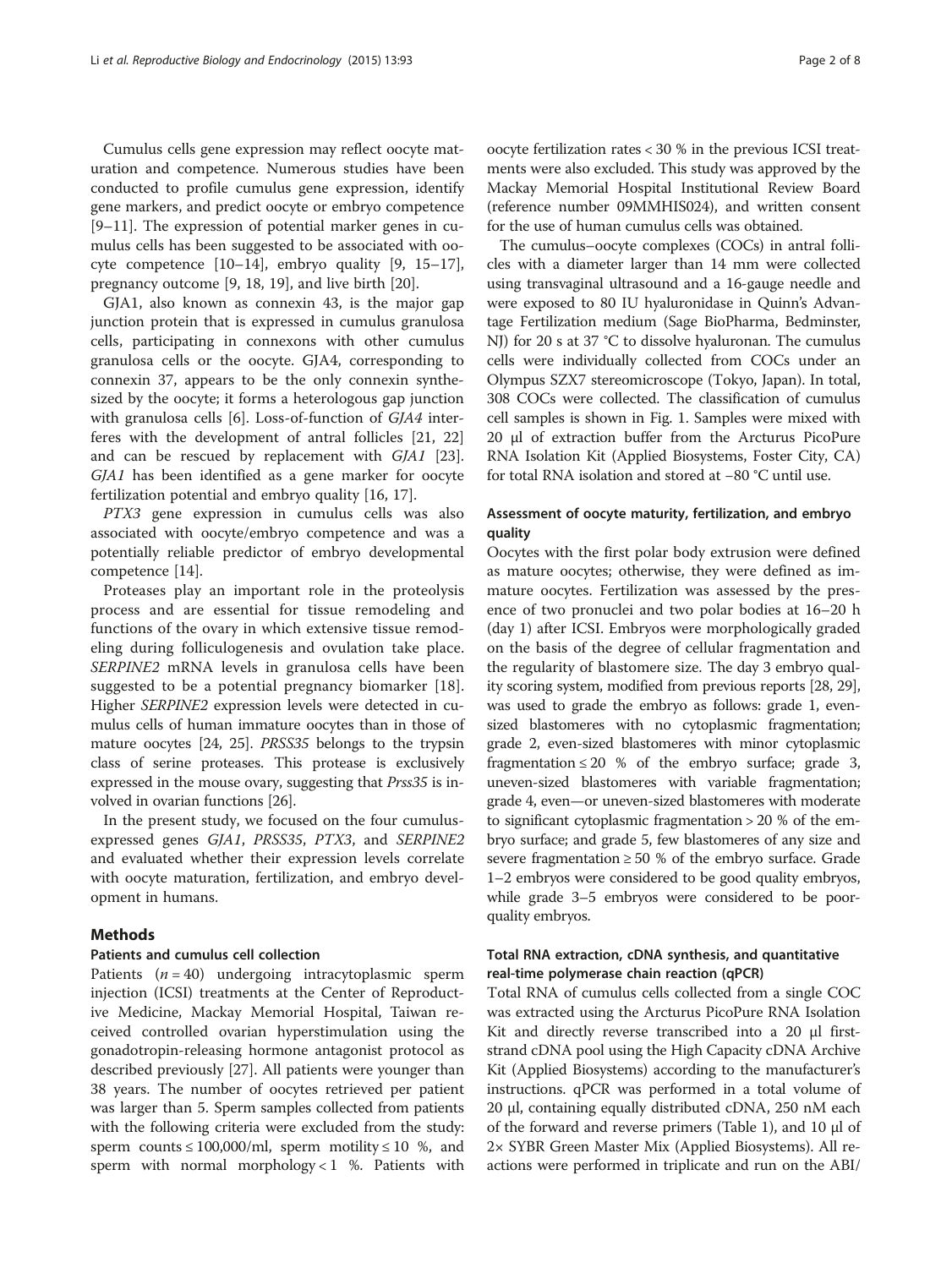<span id="page-2-0"></span>

PRISM 7500 Fast Sequence Detection System (Applied Biosystems) under the following conditions: 95 °C for 20 s, followed by 40 cycles at 95 °C for 1 s and 60 °C for 20 s. The PCR amplification efficiency of each tested gene was pretested to ensure that it was equivalent to that of the housekeeping gene examined in a cDNA dilution series. The threshold cycle (Ct) was defined as the fractional cycle number at which the reporter fluorescence that is the number of amplified copies reached a fixed threshold. Melting curve analysis was performed in order to verify that only a single product had formed in the reaction. DNA sequencing was performed to confirm the identity of PCR products. Relative quantification of mRNA expression was calculated using the  $2^{-\Delta\Delta Ct}$  method [[30](#page-6-0)]. The housekeeping gene RPL19, encoding ribosomal protein L19, was used as the internal loading control to normalize the relative gene expression levels as it was validated as a suitable reference gene [\[31\]](#page-6-0).

#### Table 1 Summary of real-time PCR primers

## Statistical analysis

The nonparametric Mann–Whitney test was used for data analysis to compare the variables between two independent groups without normal distribution. The median value of each dataset is shown.  $P$  values of <0.05 were considered significantly different. GraphPad Prism 5 (San Diego, CA) was used for all analyses.

### Results

We measured the gene expression levels of GJA1, PRSS35, PTX3, and SERPINE2 in cumulus cells collected from a single COC. We also recorded oocyte maturity status, fertilization outcome of oocytes after ICSI, and morphology of day 3 embryos developed from fertilized oocytes. Statistical analyses were performed to evaluate the correlations between gene expression levels and oocyte maturation, fertilization, and embryo development.

| Gene name       | GenBank accession no. | Primer sequence (5' to 3')               | Product size (bp) |
|-----------------|-----------------------|------------------------------------------|-------------------|
| GIA1            | NM 000165             | F <sup>a</sup> : AGCAGTCTGCCTTTCGTTGTAAC | 94                |
|                 |                       | R <sup>b</sup> : ACCCAGAAGCGCACATGAG     |                   |
| PRSS35          | NM 001170423.1        | F: ATTTGCCTCTGGATTCACGG                  | 110               |
|                 |                       | R: CGGTAAGCAGAGCTGGTTTCT                 |                   |
| PTX3            | NM 002852.3           | F: TCCATCCCACTGAGGACCC                   | 102               |
|                 |                       | R: TGCGCTCTCTCATCTGCG                    |                   |
| <b>SERPINE2</b> | NM 001136528          | F: TCTCATTGCAAGATCATCGCC                 | 97                |
|                 |                       | R: CCCCATGAATAACACAGCACC                 |                   |
| RPI 19          | NM 000981             | F: TCGATCGCCACATGTATCACAG                | 93                |
|                 |                       | R: TCAGCTTGTGGATGTGTTCCA                 |                   |

<sup>a</sup> F, forward primer; <sup>b</sup> R, reverse primer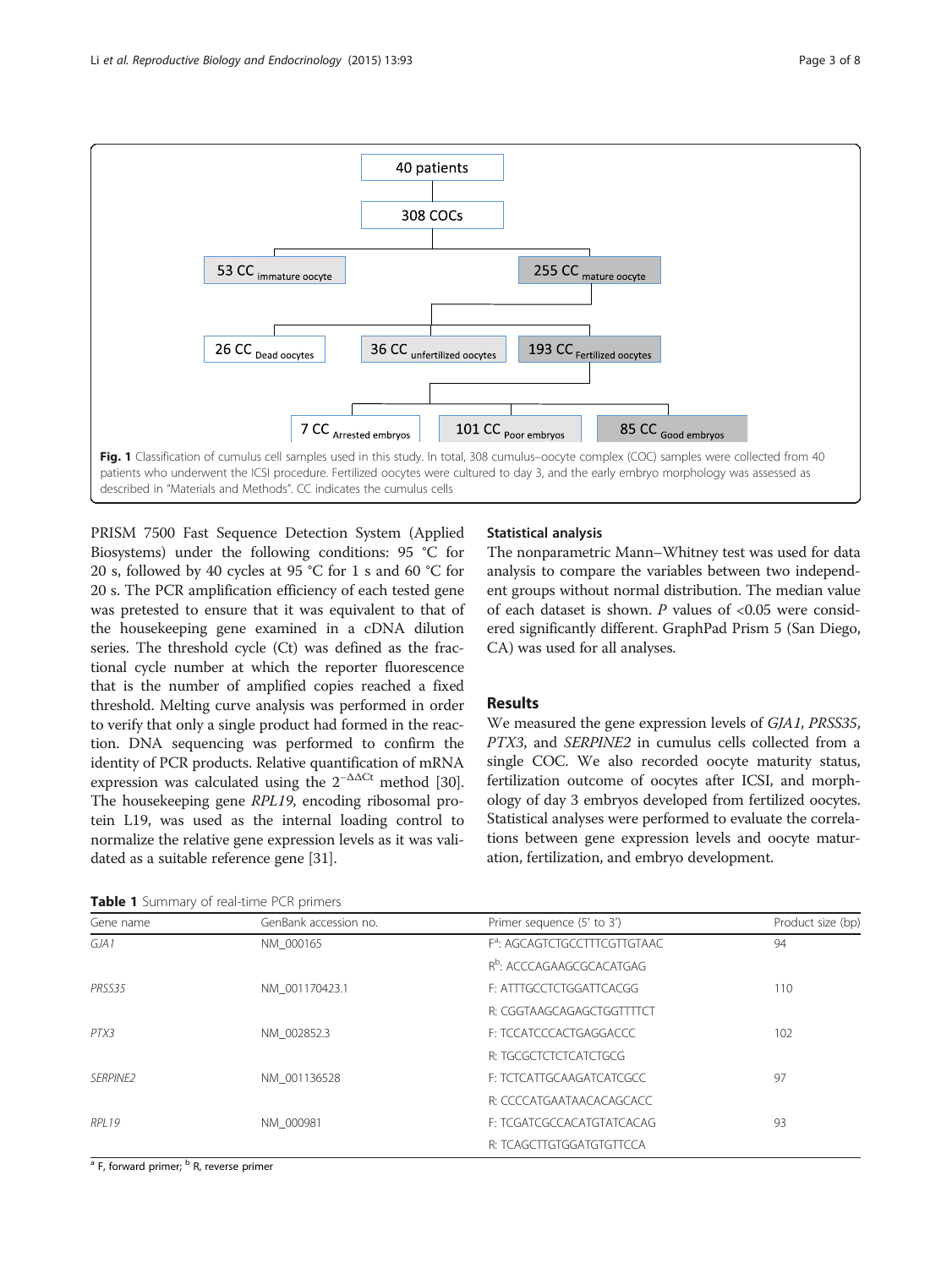### <span id="page-3-0"></span>GJA1 and SERPINE2 mRNA levels in cumulus cells correlated with oocyte maturation

Cumulus cells surrounding mature oocytes expressed significantly lower mRNA levels of GJA1 and SERPINE2 than those from immature oocytes ( $P = 0.0034$  and  $P = 0.0002$ , respectively). On the other hand, PRSS35 and PTX3 mRNA levels did not show significant differences (Fig. 2).

## Cumulus-expressed PRSS35 mRNA levels correlated with fertilization

Cumulus cells collected from fertilized mature oocytes seemed to express higher mRNA levels of GJA1, PRSS35, PTX3, and SERPINE2 than those collected from unfertilized oocytes; however, only PRSS35 showed significant expression levels  $(P = 0.0188, Fig. 3)$  $(P = 0.0188, Fig. 3)$  $(P = 0.0188, Fig. 3)$ .

## GJA1, PRSS35, PTX3, and SERPINE2 expression levels were not significantly different between embryos with good and poor morphology

It seemed that GJA1 and SERPINE2 were expressed at higher mRNA levels and PRSS35 was expressed at lower mRNA levels in cumulus cells encircling mature oocytes developing into high-quality embryos (grades 1 and 2) than in cumulus cells encircling mature oocytes developing into poor-quality embryos (grades 3–5); however, the difference was not statistically significant (Fig. [4a](#page-5-0), [b](#page-5-0), and [d\)](#page-5-0). There was no difference in PTX3 expression (Fig. [4c](#page-5-0)).

#### **Discussion**

GJA1-mediated gap junctional communication regulates oocyte meiosis resumption, and lower levels of GJA1 in cumulus cells are beneficial for oocyte maturation [[32](#page-6-0)]. Our data showed that there was significantly lower expression of GJA1 in cumulus cells of mature oocytes than in those of immature oocytes. Feuerstein et al. reported a similar result [\[12\]](#page-6-0); however, no difference was found in a study with a relatively smaller sample size [[16\]](#page-6-0).

GJA1 mRNA levels in cumulus cells showed no significant differences between fertilized and unfertilized oocytes (Fig. [3\)](#page-4-0), in line with the results reported by Hasegawa et al. [\[16](#page-6-0)]. GJA1 expression in cumulus cells surrounding the mature oocytes did not show any difference in developing embryos with good or poor morphology (Fig. [4](#page-5-0)), as reported previously [\[12\]](#page-6-0); however, significantly lower expression was also reported for embryos with good morphology [\[16](#page-6-0)]. Intriguingly, while GJA1 expression in cumulus cells enclosing oocytes achieving blastocyst development showed significantly lower levels than that in cumulus cells enclosing oocytes unable to develop to blastocyst stage [[12\]](#page-6-0), its expression in cumulus cells

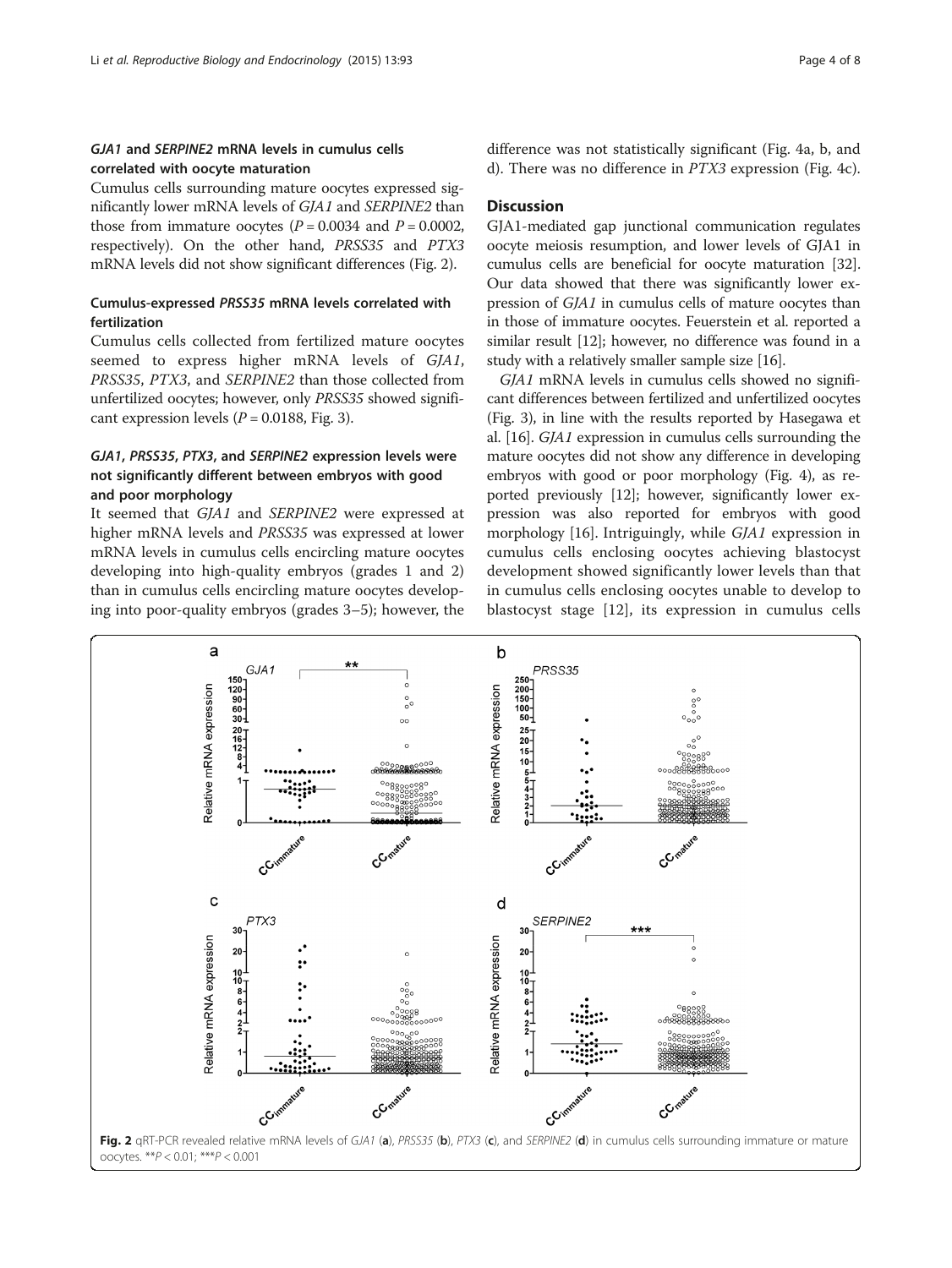<span id="page-4-0"></span>

was also reported to be significantly higher in pregnant patients [[17\]](#page-6-0).

SERPINE2 mRNA levels in cumulus cells are associated with oocyte maturation, with a significantly lower level in mature oocytes [[24, 25\]](#page-6-0). This correlation was verified in our study (Fig. [2\)](#page-3-0) using a larger sample cohort. In a mouse animal model, higher levels of SERPINE2 were demonstrated to impair cumulus expansion and oocyte maturation [\[25\]](#page-6-0). Although SERPINE2 showed a trend toward a higher expression in cumulus cells of oocytes developing into good embryos than in cumulus cells of oocytes developing into poor embryos (Fig. [4\)](#page-5-0), the difference was not significant between the two groups. Nevertheless, SERPINE2 mRNA levels were significantly higher in granulosa cells collected from follicles that resulted in pregnancy [\[18](#page-6-0)].

Our data revealed that PRSS35 mRNA levels are associated with oocyte fertilization potential (Fig. [2](#page-3-0)). This is the first report demonstrating a relationship between human PRSS35 expression and oocyte competence. Prss35-null mice have no defects in female fertility, suggesting that the gene is dispensable for murine fertility and embryo development [\[33](#page-6-0)]. However, this remains unclear in case of humans. Diao et al. did not detect any compensatory upregulation of other proteases reported in the uterus; however, the expression of other protease-related genes cannot be ruled out [\[33\]](#page-6-0). Alternatively, other compensatory effects may exist in Prss35 knockout mice as PRSS35 may not possess any serine protease activity because the amino acids in its protease catalytic active site are changed. A study employing knockout mice lacking specific proteases that cause some unexpected results in the ovulatory process because of redundancy and overlapping functions has also been conducted previously [\[34\]](#page-6-0).

While the expression of PTX3 has been reported to be significantly lower in cumulus cells from immature oocytes than in those from mature oocytes [[15](#page-6-0)], our data showed no significant difference (Fig. [2c](#page-3-0)). Pooled cumulus cells from fertilized oocytes were found to have 3- to 12-fold increases in PTX3 levels than those from unfertilized oocytes [[14](#page-6-0)]; however, the cumulus cells collected from individual COC in our study showed no significant difference. Congruent with previous reports [\[10, 20\]](#page-6-0), we found that cumulus PTX3 mRNA levels were not associated with the embryo morphological grade.

Selecting embryos with good morphology for transplanting has proved to be correlated with a good pregnancy outcome [\[35\]](#page-6-0). Our results showed that expression levels of GJA1, PRSS35, PTX3, and SERPINE2 did not differ significantly between cumulus cells of embryos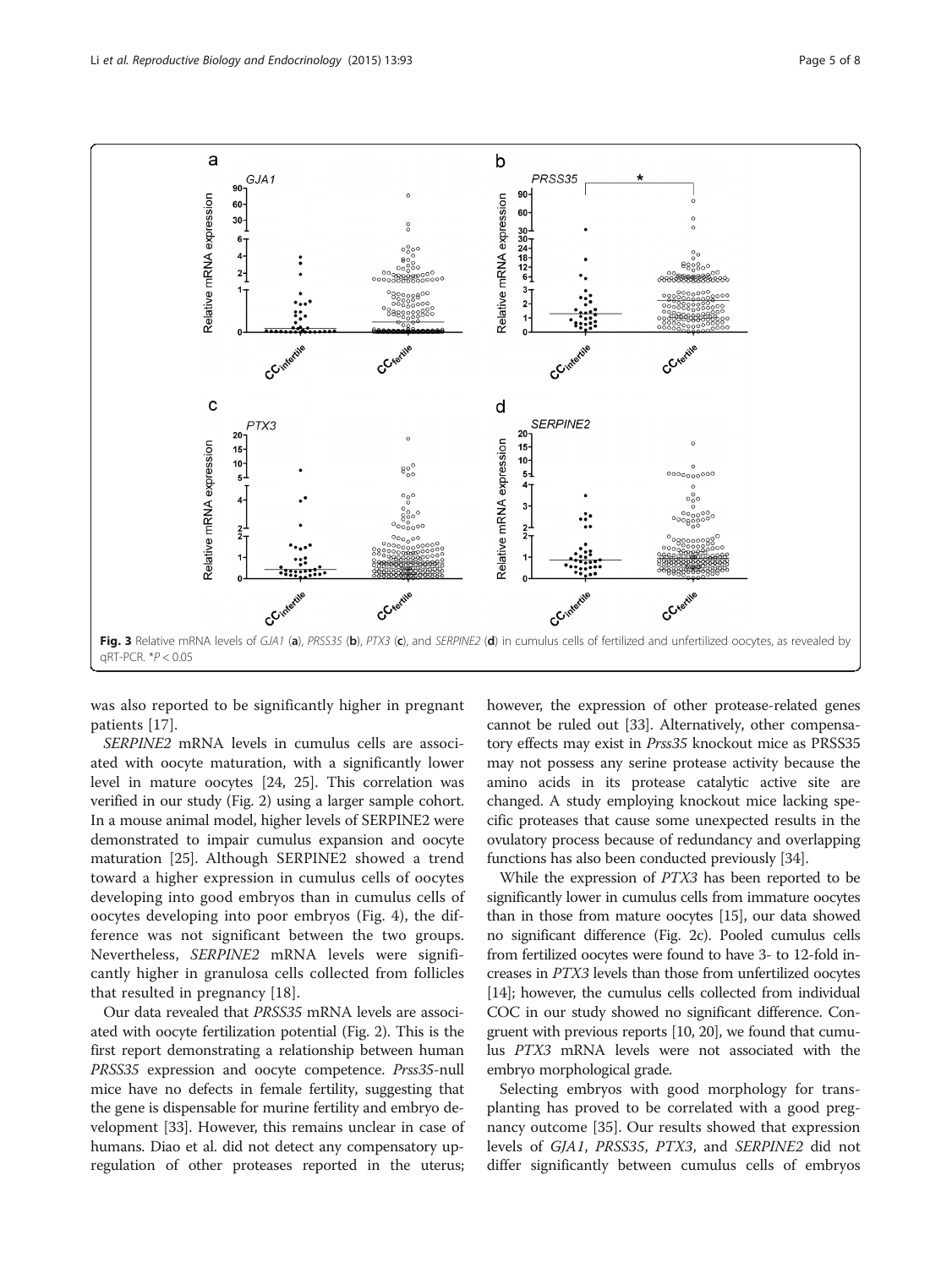<span id="page-5-0"></span>

with good and poor morphology, indicating that these genes may not be used as marker genes for predicting early embryo development.

Comparison of cumulus gene expression of pregnant and nonpregnant embryo, which is the transfer of a single embryo, would be a good strategy for revealing good marker genes. Using the single embryo transfer (SET) strategy, several studies have proposed marker genes for pregnancy outcome [\[20](#page-6-0), [36](#page-6-0)–[38\]](#page-7-0).

This study has some limitations: the controlled ovarian hyperstimulation procedure produces more mature oocytes than immature oocytes, and the ICSI treatment results in few unfertilized oocytes; thus, the sample size of immature oocyte or unfertilized oocyte is always small in this type of study, as seen previously [\[10, 12, 15](#page-6-0), [16\]](#page-6-0). In addition, dead and arrested embryos are also found. Although cumulus cells that developed into good or poor embryos showed significantly higher GJA1 mRNA levels than those that developed into arrested embryos (data not shown), the sample size was relatively less because of the unavailability of arrested embryos. Furthermore, this kind of study often produces contradictory results (e.g., GJA1 and PTX3 cases mentioned above). The cumulus expression of EFNB2, RGS2, and VCAN, which are proposed as

biomarkers of pregnancy [[19](#page-6-0), [20](#page-6-0), [36](#page-6-0)–[38\]](#page-7-0), was also inconsistent as revealed in a recently published report [\[39\]](#page-7-0).

The selection of embryos with higher developmental potential has been one of the major challenges in assisted reproductive technology (ART). Because cumulus cells are discarded in ART, the cumulus samples have the advantage of being noninvasively collected. Although cumulus gene expression may represent a promising method compared with the currently used morphology-based method, more investigations are warranted. Thus, a prospective larger cohort study or the use of SET cumulus samples remains necessary to clarify the effectiveness.

In summary, GJA1 and SERPINE2 represent gene markers potentially associated with oocyte maturation, and PRSS35 may be correlated with oocyte fertilization ability. GJA1, PRSS35, PTX3, and SERPINE2 may not be considered as markers for predicting early embryo development.

#### Competing interests

The authors declare that they have no competing interests.

#### Authors' contributions

SHL participated in the design of the study and drafted the original manuscript. MHL and YMH contributed to sample collection and data analysis. CHL and LYY conducted qPCR experiments and contributed to data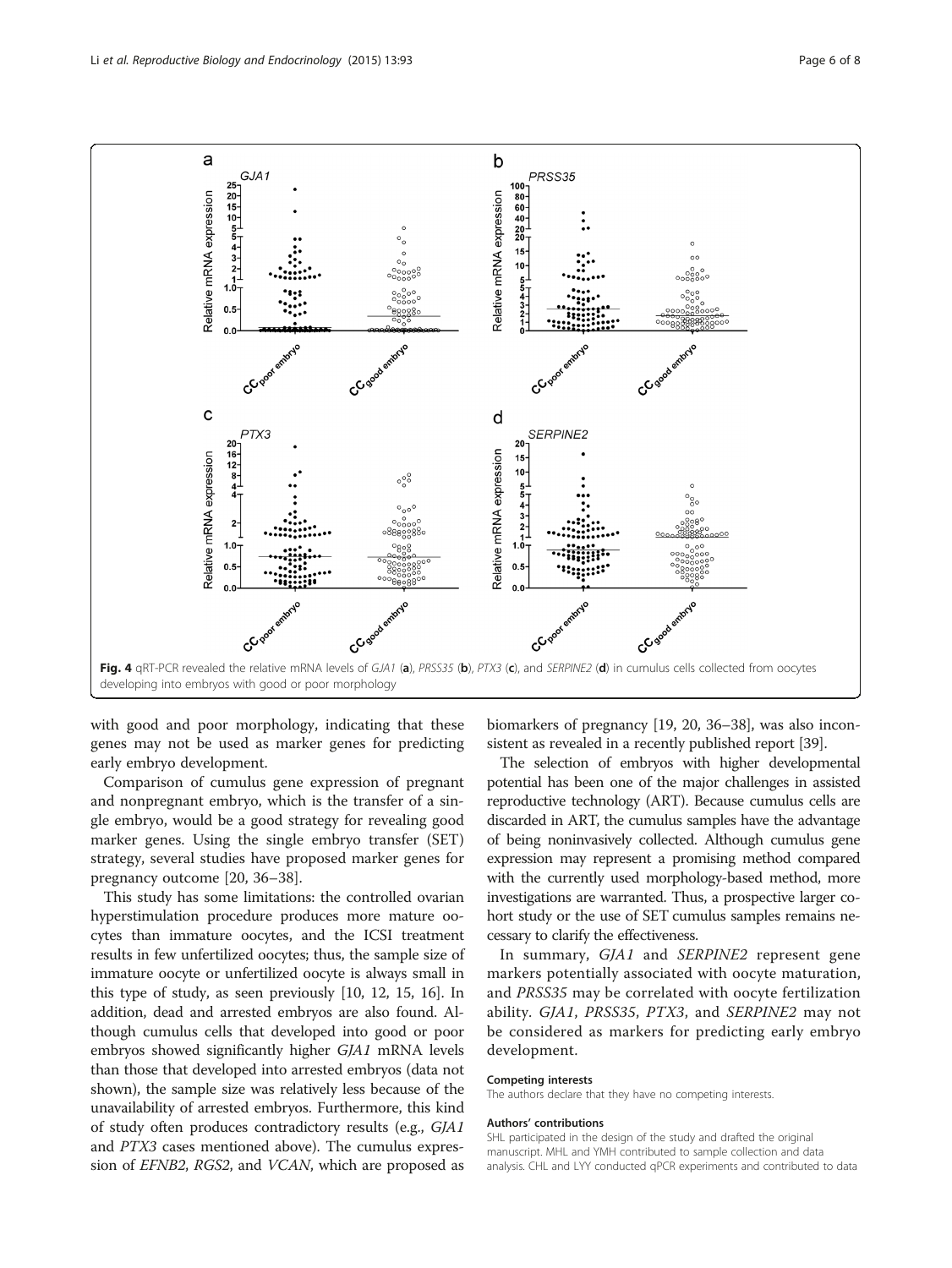<span id="page-6-0"></span>analysis. YJC helped in sample collection. RKKL conceived the study and participated in project design and coordination. All authors read and approved the final manuscript.

#### Acknowledgments

This work was supported by the grants from the National Science Council, Taiwan (NSC 101-2314-B-195-009-MY3) and Mackay Memorial Hospital, Taiwan (MMH 10216, 10306, and 10402).

#### Author details

<sup>1</sup>Department of Medical Research, Mackay Memorial Hospital, Tamsui District, New Taipei City 251, Taiwan. <sup>2</sup>Mackay Junior College of Medicine, Nursing, and Management, Beitou District, Taipei City 112, Taiwan. <sup>3</sup>Graduate Institute of Biochemical and Biomedical Engineering, National Taipei University of Technology, Taipei City 106, Taiwan. <sup>4</sup>Department of Obstetrics and Gynecology, Mackay Memorial Hospital, Taipei City 104, Taiwan. <sup>5</sup>Mackay Medical College, Sanzhi District, New Taipei City 252, Taiwan. <sup>6</sup>Department of Obstetrics and Gynecology, Taipei Medical University, Taipei City 110, Taiwan.

#### Received: 4 June 2015 Accepted: 6 August 2015 Published online: 16 August 2015

#### References

- 1. Gui LM, Joyce IM. RNA interference evidence that growth differentiation factor-9 mediates oocyte regulation of cumulus expansion in mice. Biol Reprod. 2005;72:195–9.
- 2. Su YQ, Wu X, O'Brien MJ, Pendola FL, Denegre JN, Matzuk MM, et al. Synergistic roles of BMP15 and GDF9 in the development and function of the oocyte-cumulus cell complex in mice: genetic evidence for an oocyte-granulosa cell regulatory loop. Dev Biol. 2004;276:64–73.
- 3. Yokoo M, Sato E. Cumulus-oocyte complex interactions during oocyte maturation. Int Rev Cytol. 2004;235:251–91.
- Salustri A, Garlanda C, Hirsch E, De Acetis M, Maccagno A, Bottazzi B, et al. PTX3 plays a key role in the organization of the cumulus oophorus extracellular matrix and in in vivo fertilization. Development. 2004;131:1577–86.
- Varani S, Elvin JA, Yan C, DeMayo J, DeMayo FJ, Horton HF, et al. Knockout of pentraxin 3, a downstream target of growth differentiation factor-9, causes female subfertility. Mol Endocrinol. 2002;16:1154–67.
- Kidder GM, Mhawi AA. Gap junctions and ovarian folliculogenesis. Reproduction. 2002;123:613–20.
- 7. Eppig JJ. Oocyte control of ovarian follicular development and function in mammals. Reproduction. 2001;122:829–38.
- 8. Matzuk MM, Burns KH, Viveiros MM, Eppig JJ. Intercellular communication in the mammalian ovary: oocytes carry the conversation. Science. 2002;296:2178–80.
- Assou S, Haouzi D, Mahmoud K, Aouacheria A, Guillemin Y, Pantesco V, et al. A non-invasive test for assessing embryo potential by gene expression profiles of human cumulus cells: a proof of concept study. Mol Hum Reprod. 2008;14:711–9.
- 10. Cillo F, Brevini TA, Antonini S, Paffoni A, Ragni G, Gandolfi F. Association between human oocyte developmental competence and expression levels of some cumulus genes. Reproduction. 2007;134:645–50.
- 11. McKenzie LJ, Pangas SA, Carson SA, Kovanci E, Cisneros P, Buster JE, et al. Human cumulus granulosa cell gene expression: a predictor of fertilization and embryo selection in women undergoing IVF. Hum Reprod. 2004;19:2869–74.
- 12. Feuerstein P, Cadoret V, Dalbies-Tran R, Guerif F, Bidault R, Royere D. Gene expression in human cumulus cells: one approach to oocyte competence. Hum Reprod. 2007;22:3069–77.
- 13. van Montfoort AP, Geraedts JP, Dumoulin JC, Stassen AP, Evers JL, Ayoubi TA. Differential gene expression in cumulus cells as a prognostic indicator of embryo viability: a microarray analysis. Mol Hum Reprod. 2008;14:157–68.
- 14. Zhang X, Jafari N, Barnes RB, Confino E, Milad M, Kazer RR. Studies of gene expression in human cumulus cells indicate pentraxin 3 as a possible marker for oocyte quality. Fertil Steril. 2005;83 Suppl 1:1169–79.
- 15. Anderson RA, Sciorio R, Kinnell H, Bayne RA, Thong KJ, de Sousa PA, et al. Cumulus gene expression as a predictor of human oocyte fertilisation, embryo development and competence to establish a pregnancy. Reproduction. 2009;138:629–37.
- 16. Hasegawa J, Yanaihara A, Iwasaki S, Mitsukawa K, Negishi M, Okai T. Reduction of connexin 43 in human cumulus cells yields good embryo competence during ICSI. J Assist Reprod Genet. 2007;24:463–6.
- 17. Wang HX, Tong D, El-Gehani F, Tekpetey FR, Kidder GM. Connexin expression and gap junctional coupling in human cumulus cells: contribution to embryo quality. J Cell Mol Med. 2009;13:972–84.
- 18. Hamel M, Dufort I, Robert C, Gravel C, Leveille MC, Leader A, et al. Identification of differentially expressed markers in human follicular cells associated with competent oocytes. Hum Reprod. 2008;23:1118–27.
- 19. Hamel M, Dufort I, Robert C, Leveille MC, Leader A, Sirard MA. Genomic assessment of follicular marker genes as pregnancy predictors for human IVF. Mol Hum Reprod. 2010;16:87–96.
- 20. Gebhardt KM, Feil DK, Dunning KR, Lane M, Russell DL. Human cumulus cell gene expression as a biomarker of pregnancy outcome after single embryo transfer. Fertil Steril. 2011;96:47–52. e42.
- 21. Carabatsos MJ, Sellitto C, Goodenough DA, Albertini DF. Oocyte-granulosa cell heterologous gap junctions are required for the coordination of nuclear and cytoplasmic meiotic competence. Dev Biol. 2000;226:167–79.
- 22. Simon AM, Goodenough DA, Li E, Paul DL. Female infertility in mice lacking connexin 37. Nature. 1997;385:525–9.
- 23. Li TY, Colley D, Barr KJ, Yee SP, Kidder GM. Rescue of oogenesis in Cx37-null mutant mice by oocyte-specific replacement with Cx43. J Cell Sci. 2007;120:4117–25.
- 24. Devjak R, Fon Tacer K, Juvan P, Virant Klun I, Rozman D, Vrtacnik Bokal E. Cumulus cells gene expression profiling in terms of oocyte maturity in controlled ovarian hyperstimulation using GnRH agonist or GnRH antagonist. PLoS One. 2012;7:e47106.
- 25. Lu CH, Lee RK, Hwu YM, Lin MH, Yeh LY, Chen YJ, et al. Involvement of the serine protease inhibitor, SERPINE2, and the urokinase plasminogen activator in cumulus expansion and oocyte maturation. PLoS One. 2013;8:e74602.
- 26. Wahlberg P, Nylander A, Ahlskog N, Liu K, Ny T. Expression and localization of the serine proteases high-temperature requirement factor A1, serine protease 23, and serine protease 35 in the mouse ovary. Endocrinology. 2008;149:5070–7.
- 27. Yang WJ, Hwu YM, Lee RK, Li SH, Fleming S. Early-cleavage is a reliable predictor for embryo implantation in the GnRH agonist protocols but not in the GnRH antagonist protocols. Reprod Biol Endocrinol. 2009;7:20.
- 28. Scholtes MC, Zeilmaker GH. A prospective, randomized study of embryo transfer results after 3 or 5 days of embryo culture in in vitro fertilization. Fertil Steril. 1996;65:1245–8.
- 29. Veeck LL. Preembryo grading and degree of cytoplasmic fragmentation. In: Veeck LL, editor. An Atlas of Human Gametes and Conceptuses: An Illustrated Reference for Assisted Reproductive Technology. New York: Parthenon; 1999. p. 46–51.
- 30. Livak KJ, Schmittgen TD. Analysis of relative gene expression data using real-time quantitative PCR and the 2(−Delta Delta C(T)) Method. Methods. 2001;25:402–8.
- 31. Ekart J, McNatty K, Hutton J, Pitman J. Ranking and selection of MII oocytes in human ICSI cycles using gene expression levels from associated cumulus cells. Hum Reprod. 2013;28:2930–42.
- 32. Edry I, Sela-Abramovich S, Dekel N. Meiotic arrest of oocytes depends on cell-to-cell communication in the ovarian follicle. Mol Cell Endocrinol. 2006;252:102–6.
- 33. Diao H, Xiao S, Li R, Zhao F, Ye X. Distinct spatiotemporal expression of serine proteases Prss23 and Prss35 in periimplantation mouse uterus and dispensable function of Prss35 in fertility. PLoS One. 2013;8:e56757.
- 34. Leonardsson G, Peng XR, Liu K, Nordstrom L, Carmeliet P, Mulligan R, et al. Ovulation efficiency is reduced in mice that lack plasminogen activator gene function: functional redundancy among physiological plasminogen activators. Proc Natl Acad Sci U S A. 1995;92:12446–50.
- 35. Loutradis D, Drakakis P, Kallianidis K, Milingos S, Dendrinos S, Michalas S. Oocyte morphology correlates with embryo quality and pregnancy rate after intracytoplasmic sperm injection. Fertil Steril. 1999;72:240–4.
- 36. Feuerstein P, Puard V, Chevalier C, Teusan R, Cadoret V, Guerif F, et al. Genomic assessment of human cumulus cell marker genes as predictors of oocyte developmental competence: impact of various experimental factors. PLoS One. 2012;7:e40449.
- 37. Wathlet S, Adriaenssens T, Segers I, Verheyen G, Janssens R, Coucke W, et al. New candidate genes to predict pregnancy outcome in single embryo